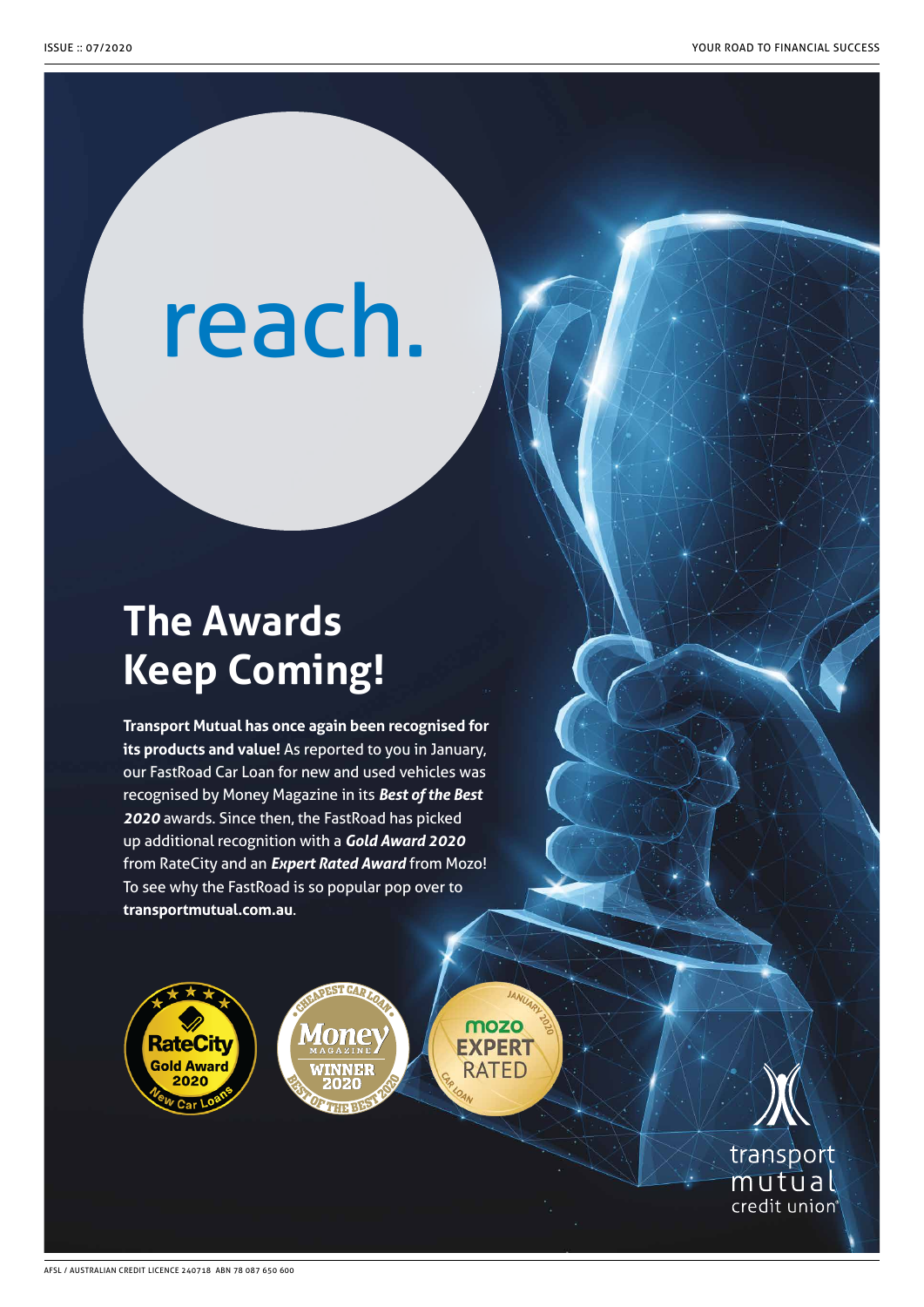# **from the CEO's desk...**



**Donations are still open** – go to ceosleepout.org.au and **click on donate.** I'd like to start my update by expressing thanks to Kathy for superbly guiding the Credit Union during my recent period of long service leave. I commenced leave in mid-January and by the time I returned to the role, we had faced a triple whammy of bushfires, floods and then the COVID-19 pandemic unfolded with all its impacts on people and the broader economy. Kathy was a steady set of hands for the organisation during that time, and on behalf of myself and the Board of Directors, thank you Kathy for your leadership.

For Members who may have missed the news on our website or social media, in March we announced the sad passing of our friend and former Chair, Noel Hancock, after a valiant battle against an aggressive illness. Noel served your organisation for 23 years and was a Member for more than half a century. Noel is missed by all of our TMCU family and we will always be grateful to Noel for the example he displayed including the values that guided the Credit Union through enormous change. Vale Noel.

In recent times we put the finishing touches on our Strategic Plan for 2020 to 2022. The process was very inclusive, with Members (via the 2019 Member Survey results), Staff and Directors all playing an active part in charting our course over the next 3 years. Some of the business planning objectives include growing TMCU's sustainability positioning, an improved digital capability, an overhaul of our term deposit structure, the introduction on a cost recovery basis of a number of previously absorbed fees (see our website or call us for the latest fee schedule), and strengthening governance arrangements through further development of our Associate Directorship programme. We recently welcomed three new Associates including Sharlyn Ho, Tony Schesser and Murray Cleaver and this demonstrates there is a healthy willingness in our Members to serve the interests of the Credit Union well into the future.

Finally I once again had the privilege of representing Members, in the recent Vinnies CEO Sleepout. We collectively raised a record amount of funds for homelessness support and I want to acknowledge the wonderful generosity so typical of our Members. Even in an economically challenging time, we continue to think of the needs of others. Thank you Members.

Yours faithfully,

**John Kavalieros / CEO Transport Mutual Credit Union** 

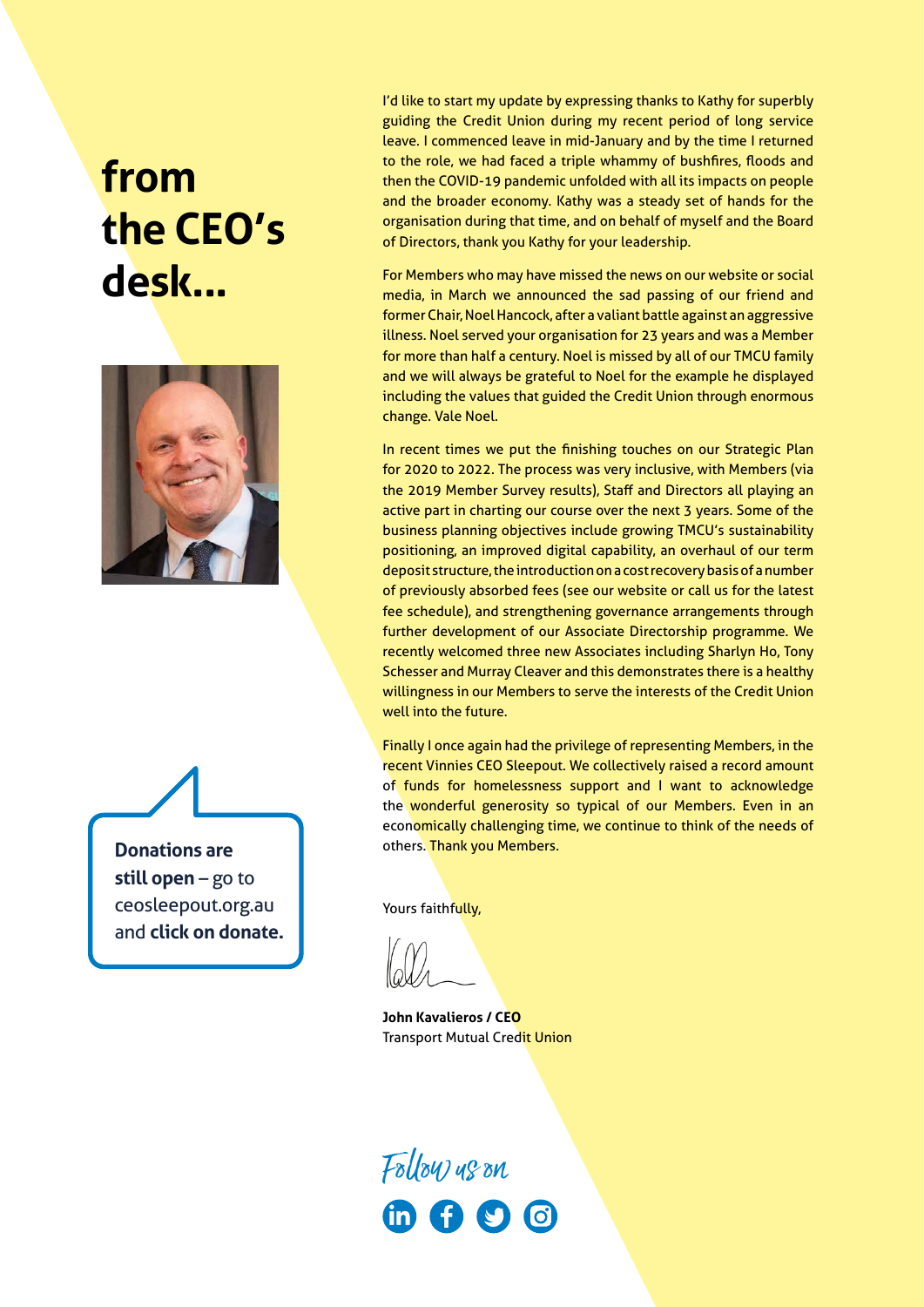

# **EOFY**Car Sale!

#### **Are you taking advantage of the end of financial year car runouts?**

It is a great time to upgrade your vehicle with an award-winning car loan from Transport Mutual. We have a great value loan for cars up to 3 years old, and it is now available for Caravans and Recreational Vehicles too! So if you're keen to explore the great outdoors, strike now with a runout vehicle or caravan financed with a great value loan from TMCU!

#### **For just 4.99% interest p.a. (5.26% p.a. comparison rate\*)**

#### **Benefits include:**

- Fast pre-approval
- Free redraw available
- Flexible repayment terms of up to 7 years
- Early repayment without penalty
- Free car buying service for Members

\* Comparison rate based on secured loans of \$30,000 over 5 years. WARNING: This<br>comparison rate applies only to the example or examples given. Different amounts<br>and terms will result in different comparison rates. Costs su

## Wellbeing **during COVID-19**

#### **Tips to stay on top of your emotional wellbeing**

- Maintain a healthy lifestyle by eating nutritious foods
- Stay active and set aside time for exercise
- Stay connected and maintain relationships with family and friends
- Find relaxing activities to do
- Be kind to yourself

#### **Working from home wellbeing tips**

- Set up dedicated home workspace with comfortable desk and chair
- Engage with your colleagues
- Maintain productivity by creating routines, writing to do lists and setting realistic deadlines



Why think about Christmas in July?

**You have to start stashing cash in your stocking now to be ready for Christmas. The easy way is to open a Christmas Club Account at Transport Mutual today and deposit a small amount each pay and look forward to a very Merry Christmas.**

**Contact our friendly team on (02) 8202 8555** or visit **transportmutual.com.au** to learn more about our Christmas Club Account. Make 2020 the most festive year yet!